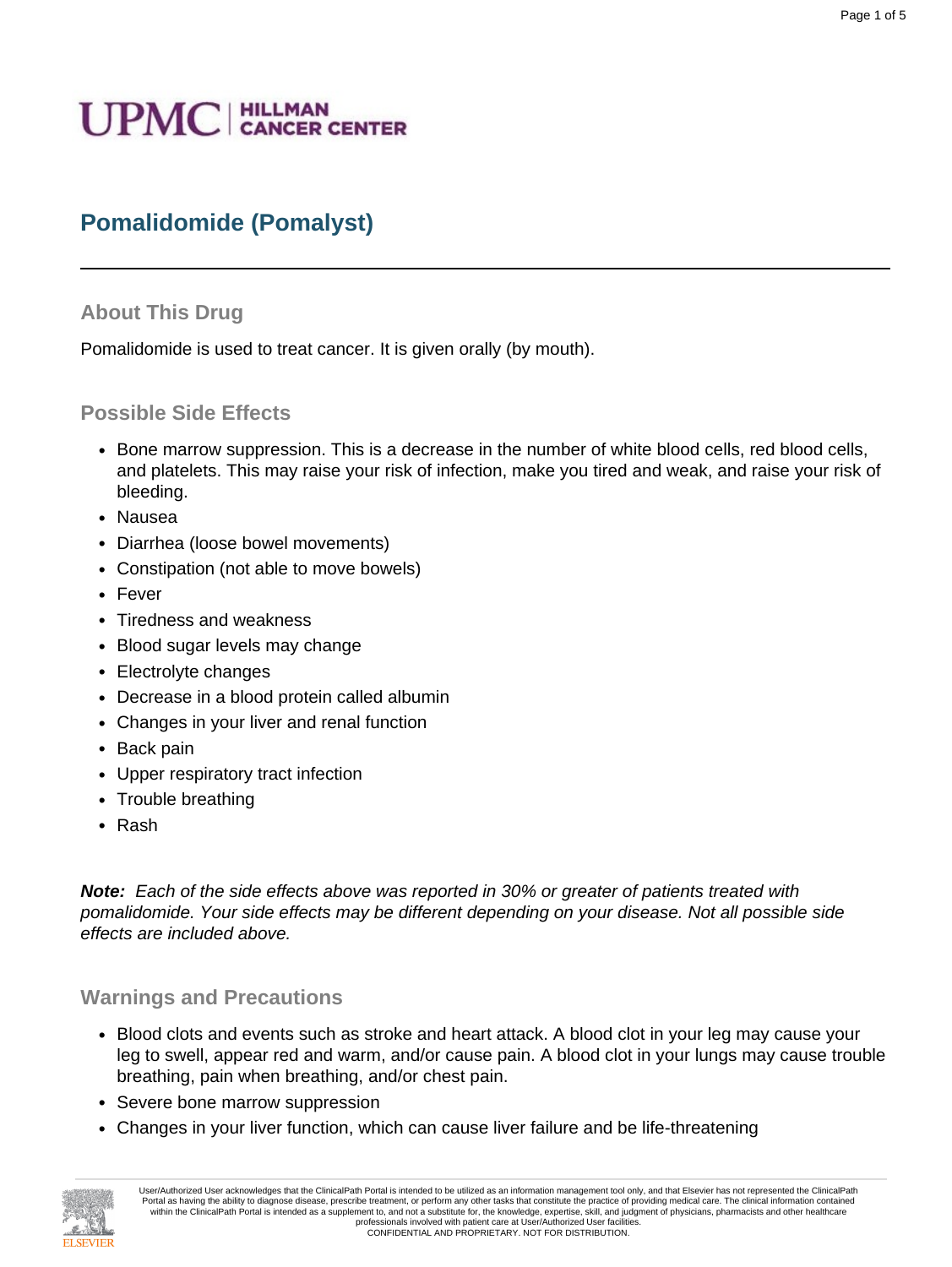- Allergic reactions, including anaphylaxis are rare but may happen in some patients. Signs of allergic reaction to this drug may be swelling of the face, feeling like your tongue or throat are swelling, trouble breathing, rash, itching, fever, chills, feeling dizzy, and/or feeling that your heart is beating in a fast or not normal way. **If this happens, do not take another dose of this drug. You should get urgent medical treatment.**
- Severe allergic skin reaction which can be life-threatening. You may develop blisters on your skin that are filled with fluid or a severe red rash all over your body that may be painful.
- Confusion and/or feeling dizzy, which may impair your ability to drive or use machinery. Use caution and tell your nurse or doctor if you feel dizzy or confused.
- Effects on the nerves are called peripheral neuropathy. You may feel numbness, tingling, or pain in your hands and feet. It may be hard for you to button your clothes, open jars, or walk as usual. The effect on the nerves may get worse with more doses of the drug. These effects get better in some people after the drug is stopped but it does not get better in all people.
- Tumor lysis syndrome: This drug may act on the cancer cells very quickly. This may affect how your kidneys work and can be life-threatening.
- This drug may raise your risk of getting a second cancer, such as acute myeloid leukemia.

**Note:** Some of the side effects above are very rare. If you have concerns and/or questions, please discuss them with your medical team.

#### **Important Information**

- You will need to sign up for a special program called Pomalyst REMS when you start taking this drug. Your nurse will help you get started.
- Two negative pregnancy tests are required in women of childbearing potential prior to starting treatment. Routine pregnancy tests are required during treatment.
- Do not donate blood during your treatment, including dose interruptions, and for 4 weeks after your treatment
- Men should not donate sperm during your treatment, including dose interruptions, and for 4 weeks after your treatment because this drug is present in semen and may cause harm to a baby.
- Avoid smoking while taking pomalidomide as this may lower the levels of the drug in your body, which can make it less effective.

#### **How to Take Your Medication**

- Swallow the medicine whole with water, with or without food. Do not chew, break, or open the capsules.
- Take this medicine as directed at the same time each day. If you are on hemodialysis, you should take this medicine after hemodialysis on hemodialysis days.
- **Missed dose:** If you miss a dose, take it as soon as you think about it ONLY if it has been less than 12 hours since you normally take the missed dose. If it has been more than 12 hours, skip the missed dose and contact your doctor. Take your next dose at the regular time. Do not take 2 doses at the same time and do not double up on the next dose.
- **Handling:** Wash your hands after handling your medicine; your caretakers should not handle your medicine with bare hands and should wear latex gloves.

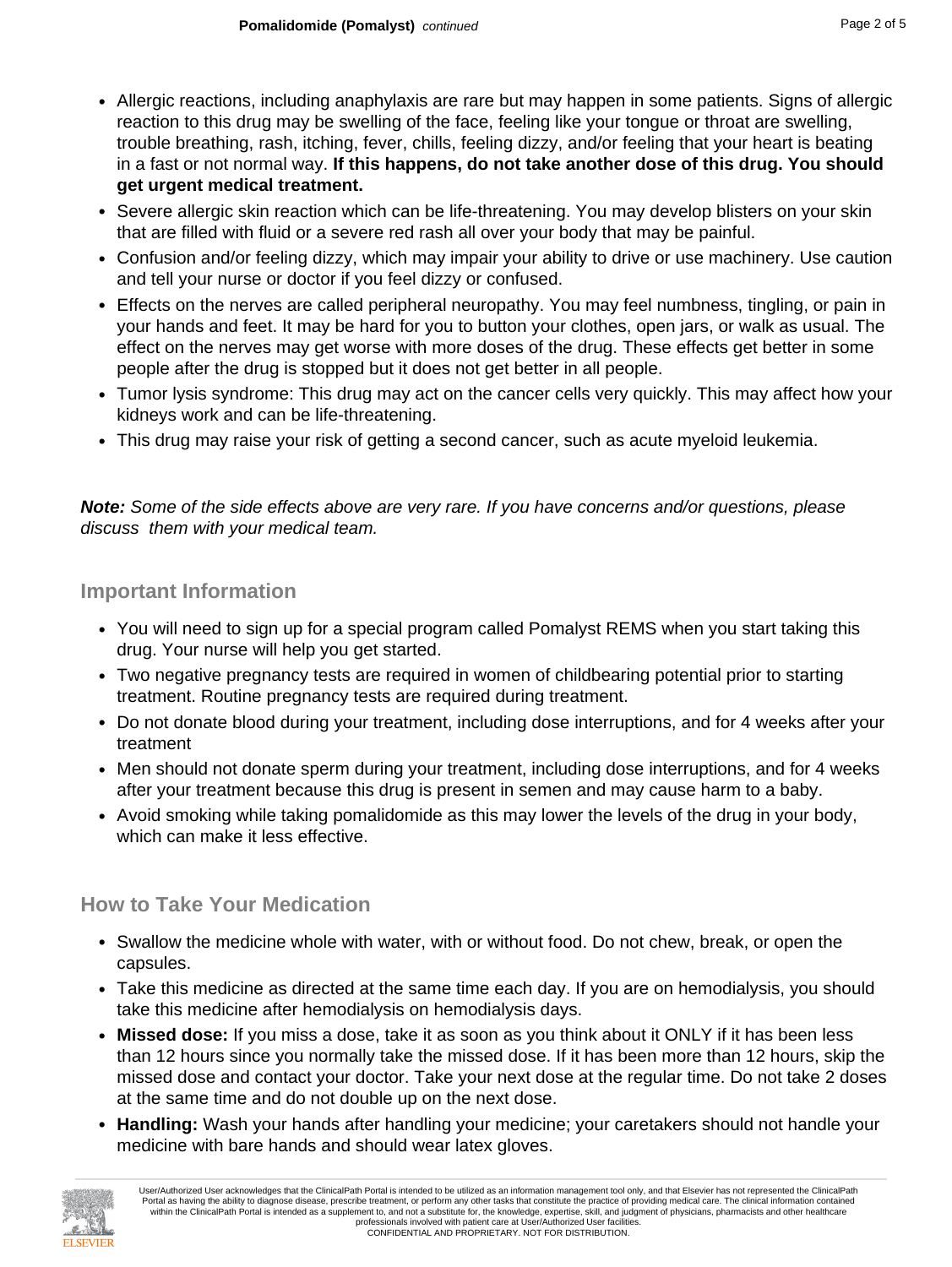- If you get any of the content of a broken capsules on your skin or inside of your mouth, you should wash the area of the skin well with soap and water right away. Flush your mouth with flowing water. Call your doctor if you get a skin reaction.
- This drug may be present in the saliva, tears, sweat, urine, stool, vomit, semen, and vaginal secretions. Talk to your doctor and/or your nurse about the necessary precautions to take during this time.
- **Storage:** Store this medicine in the original container at room temperature.
- **Disposal of unused medicine:** Do not flush any expired and/or unused medicine down the toilet or drain unless you are specifically instructed to do so on the medication label. Some facilities have take-back programs and/or other options. If you do not have a take-back program in your area, then please discuss with your nurse or your doctor how to dispose of unused medicine.

#### **Treating Side Effects**

- Manage tiredness by pacing your activities for the day.
- If you are dizzy, get up slowly after sitting or lying.
- Be sure to include periods of rest between energy-draining activities.
- Get regular exercise. If you feel too tired to exercise vigorously, try taking a short walk.
- To decrease the risk of infection, wash your hands regularly.
- Avoid close contact with people who have a cold, the flu, or other infections.
- Take your temperature as your doctor or nurse tells you, and whenever you feel like you may have a fever.
- To help decrease the risk of bleeding, use a soft toothbrush. Check with your nurse before using dental floss.
- Be very careful when using knives or tools.
- Use an electric shaver instead of a razor.
- Drink plenty of fluids (a minimum of eight glasses per day is recommended).
- If you have diarrhea, you should drink more fluids so that you do not become dehydrated (lack of water in the body from losing too much fluid). Eat low-fiber foods that are high in protein and calories and avoid foods that can irritate your digestive tracts or lead to cramping.
- If you are not able to move your bowels, check with your doctor or nurse before you use enemas, laxatives, or suppositories.
- Ask your nurse or doctor about medicine that can lessen or stop your diarrhea and/or constipation
- To help with nausea, eat small, frequent meals instead of three large meals a day. Choose foods and drinks that are at room temperature. Ask your nurse or doctor about other helpful tips and medicine that is available to help stop or lessen these symptoms.
- Keeping your pain under control is important to your well-being. Please tell your doctor or nurse if you are experiencing pain.
- If you have numbness and tingling in your hands and feet, be careful when cooking, walking, and handling sharp objects and hot liquids.
- If you get a rash do not put anything on it unless your doctor or nurse says you may. Keep the area around the rash clean and dry. Ask your doctor for medicine if your rash bothers you.

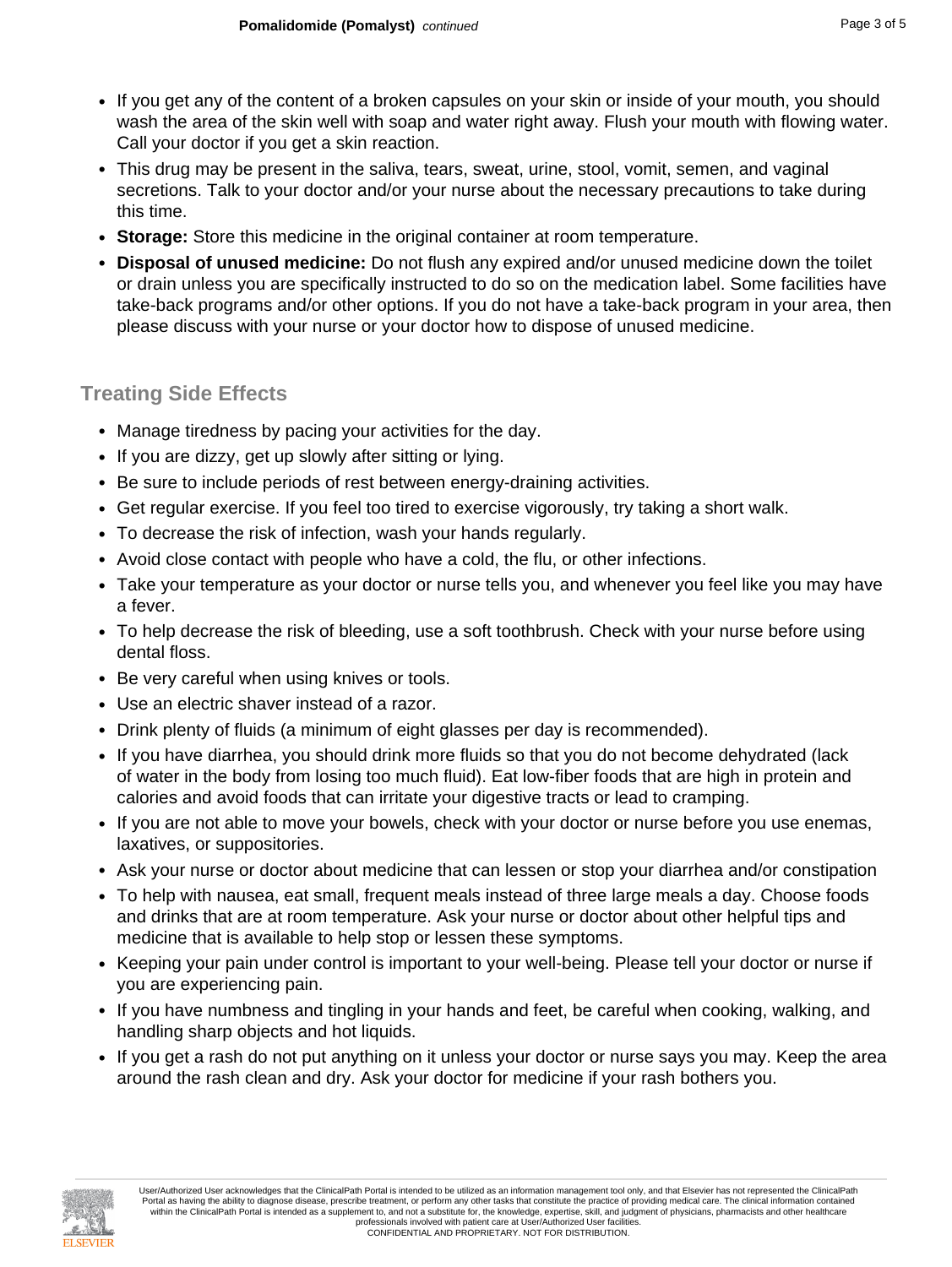- 
- If you have diabetes, keep good control of your blood sugar level. Tell your nurse or your doctor if your glucose levels are higher or lower than normal.

#### **Food and Drug Interactions**

- There are no known interactions of pomalidomide with food.
- Check with your doctor or pharmacist about all other prescription medicines and over-the-counter medicines and dietary supplements (vitamins, minerals, herbs, and others) you are taking before starting this medicine as there are known drug interactions with pomalidomide. Also, check with your doctor or pharmacist before starting any new prescription or over-the-counter medicines, or dietary supplements to make sure that there are no interactions.

#### **When to Call the Doctor**

Call your doctor or nurse if you have any of these symptoms and/or any new or unusual symptoms:

- Fever of 100.4° F (38° C) or higher
- Chills
- Tiredness and/or weakness that interferes with your daily activities
- Feeling dizzy or lightheaded
- Easy bleeding or bruising
- Your leg is swollen, red, warm and/or painful
- Coughing up yellow, green, or bloody mucus
- Wheezing and/or trouble breathing
- Symptoms of a stroke such as sudden numbness or weakness of your face, arm, or leg, mostly on one side of your body; sudden confusion, trouble speaking or understanding; sudden trouble seeing in one or both eyes; sudden trouble walking, feeling dizzy, loss of balance or coordination; or sudden, bad headache with no known cause. **If you have any of these symptoms for 2 minutes, call 911**.
- Chest pain or symptoms of a heart attack. Most heart attacks involve pain in the center of the chest that lasts more than a few minutes. The pain may go away and come back. It can feel like pressure, squeezing, fullness, or pain. Sometimes pain is felt in one or both arms, the back, neck, jaw, or stomach. **If any of these symptoms last 2 minutes, call 911.**
- Nausea that stops you from eating or drinking and/or is not relieved by prescribed medicines
- Diarrhea, 4 times in one day or diarrhea with lack of strength or a feeling of being dizzy
- No bowel movement in 3 days or when you feel uncomfortable
- Pain that does not go away, or is not relieved by prescribed medicines
- Signs of possible liver problems: dark urine, pale bowel movements, pain in your abdomen, feeling very tired and weak, unusual itching, or yellowing of the eyes or skin
- Swelling of the hands, feet, or any other part of the body
- Abnormal blood sugar
- Unusual thirst, passing urine often, headache, sweating, shakiness, irritability
- Decreased or very dark urine



User/Authorized User acknowledges that the ClinicalPath Portal is intended to be utilized as an information management tool only, and that Elsevier has not represented the ClinicalPath Portal as having the ability to diagnose disease, prescribe treatment, or perform any other tasks that constitute the practice of providing medical care. The clinical information contained within the ClinicalPath Portal is intended as a supplement to, and not a substitute for, the knowledge, expertise, skill, and judgment of physicians, pharmacists and other healthcare professionals involved with patient care at User/Authorized User facilities. CONFIDENTIAL AND PROPRIETARY. NOT FOR DISTRIBUTION.